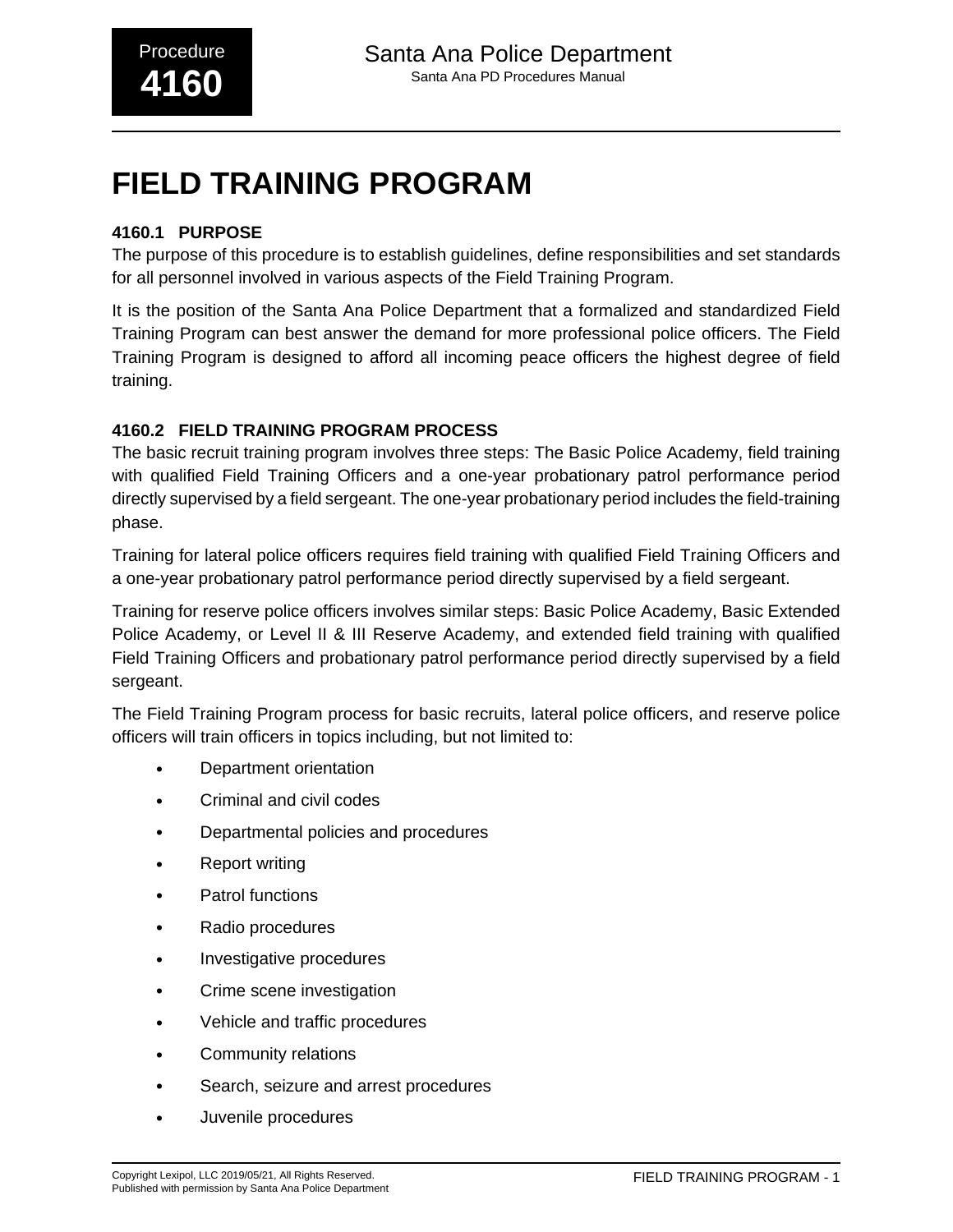## Santa Ana Police Department

Santa Ana PD Procedures Manual

## FIELD TRAINING PROGRAM

- Cultural awareness
- Communications skills
- City geography
- Courtroom testimony and demeanor
- Community Oriented Policing Philosophy
- Police professionalism and discipline

#### **4160.3 FIELD TRAINING PROGRAM PHASES**

The twenty-three week Field Training Program consists of a two-week orientation period and five separate phases:

- Orientation: 2-Weeks Orientation
- Phase I:
	- <sup>o</sup> 1-Week FTO Observation (no evaluation)
	- <sup>o</sup> 4-Weeks FTO Training
- Phase II: 4-Weeks FTO Training
- Phase III:
	- <sup>o</sup> 4-Weeks FTO Training
	- <sup>o</sup> 2-Weeks Traffic Training
- Phase IV: 4-Weeks FTO Instruction
- Phase V:
	- <sup>o</sup> 1-Week Transitional FTO Instruction (Optional)
	- <sup>o</sup> 2-Week FTO Training (Four days, totaling 50 hours) Solo Performance

Academy graduates and lateral officers with less than one-year patrol experience will complete the entire 23-week Field Training Program. Lateral police officers with at least one-year uniformed patrol experience and a POST Basic Certificate may be eligible for early release from the Field Training Program. At a minimum, lateral officers shall not be released from the Field Training Program until successful completion of the first 12 weeks, starting with Phase I. Additionally; lateral officers shall meet all requirements of the Field Training Program before being released into their solo probationary period. Early release for eligible lateral officers shall be at the discretion of the assigned Field Training Program Commander and will be based on the recommendations of the trainee's assigned Field Training Officers and the Department's Field Training Program Supervisor.

Neither academy graduates nor lateral officers shall be released from the Field Training Program until they have successfully completed Phase V of the program.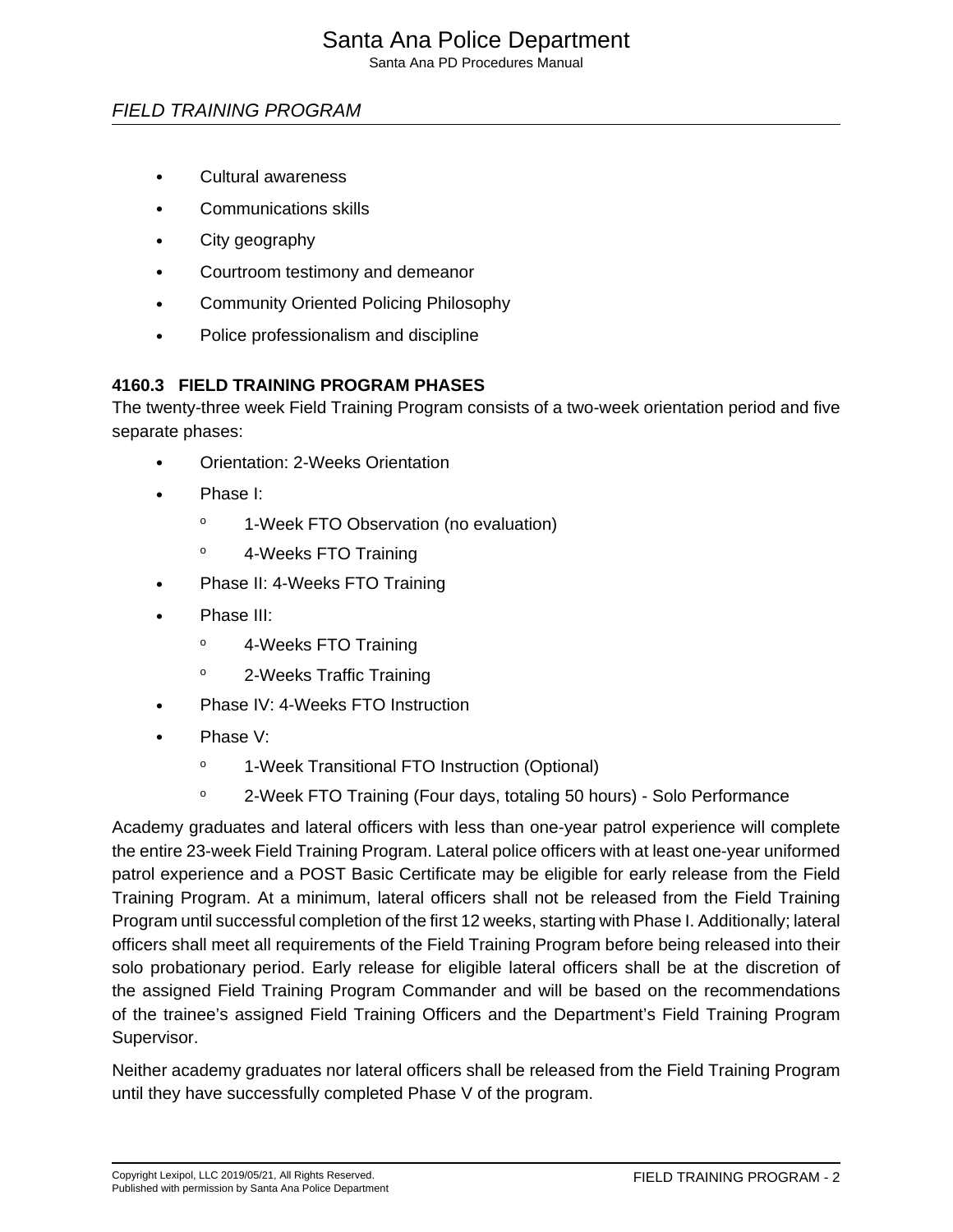Santa Ana PD Procedures Manual

## FIELD TRAINING PROGRAM

## 4160.3.1 EXTENSION OF FIELD TRAINING PERIOD

The assigned Field Training Program Commander may extend any phase of the Field Training Program for an individual trainee when that trainee is determined to have minor deficiencies that can reasonably be overcome with additional training. Any extension should be for a minimum of two weeks to provide a sufficient period for additional training and remediation.

### 4160.3.2 CRITERIA FOR RELEASE FROM THE FIELD TRAINING PROGRAM

A qualified Field Training Officer shall accompany each trainee throughout the duration of the Field Training Program and shall complete daily and weekly evaluations for each assigned trainee for all phases of training with the exception of the first week of orientation. All trainees shall demonstrate the following to their assigned Field Training Officers prior to release from the Field Training Program:

- 1. Successful completion of all examinations and demonstrated proficiency in all subject areas contained in the Department's Field Training Program Manual through practical application or other demonstration of knowledge.
- 2. Demonstrated competency as a police officer during the final examination consisting of a one-week solo performance Ghost Ride.
	- A. The one-week Ghost Ride shall consist of four (4) workdays, totaling 50 hours. The workdays shall be consecutive unless there are only three (3) consecutive workdays in the workweek. If there are only three (3) consecutive workdays in the workweek, the 4th workday shall be the first workday of the following workweek.

#### **4160.4 TRAINEE RESPONSIBILITIES**

Trainee responsibilities are documented in the Santa Ana Police Department Field Training Manual.

## **4160.5 FIELD TRAINING PROGRAM COMMANDER RESPONSIBILITIES**

The assigned Field Training Program Commander has command responsibility over the Field Training Program and shall maintain a P.O.S.T. approved Field Training Program as required by the P.O.S.T. Administrative Manual. The Field Training Program Commander is required to maintain the continuity of the program and ensure the program reflects the philosophy of the Chief of Police and the Santa Ana Police Department.

The Field Training Program Commander's responsibilities include:

- 1. Review and evaluate the Field Training Program periodically and recommend any necessary organizational changes to the staff.
- 2. Determine if individual trainees advance to the next training phase or receive remedial training.
- 3. If a trainee continually exhibits deficiencies, make a recommendation for termination of the trainee.
- 4. The final decision for termination of the trainee rests with the Chief of Police, whose decision is final.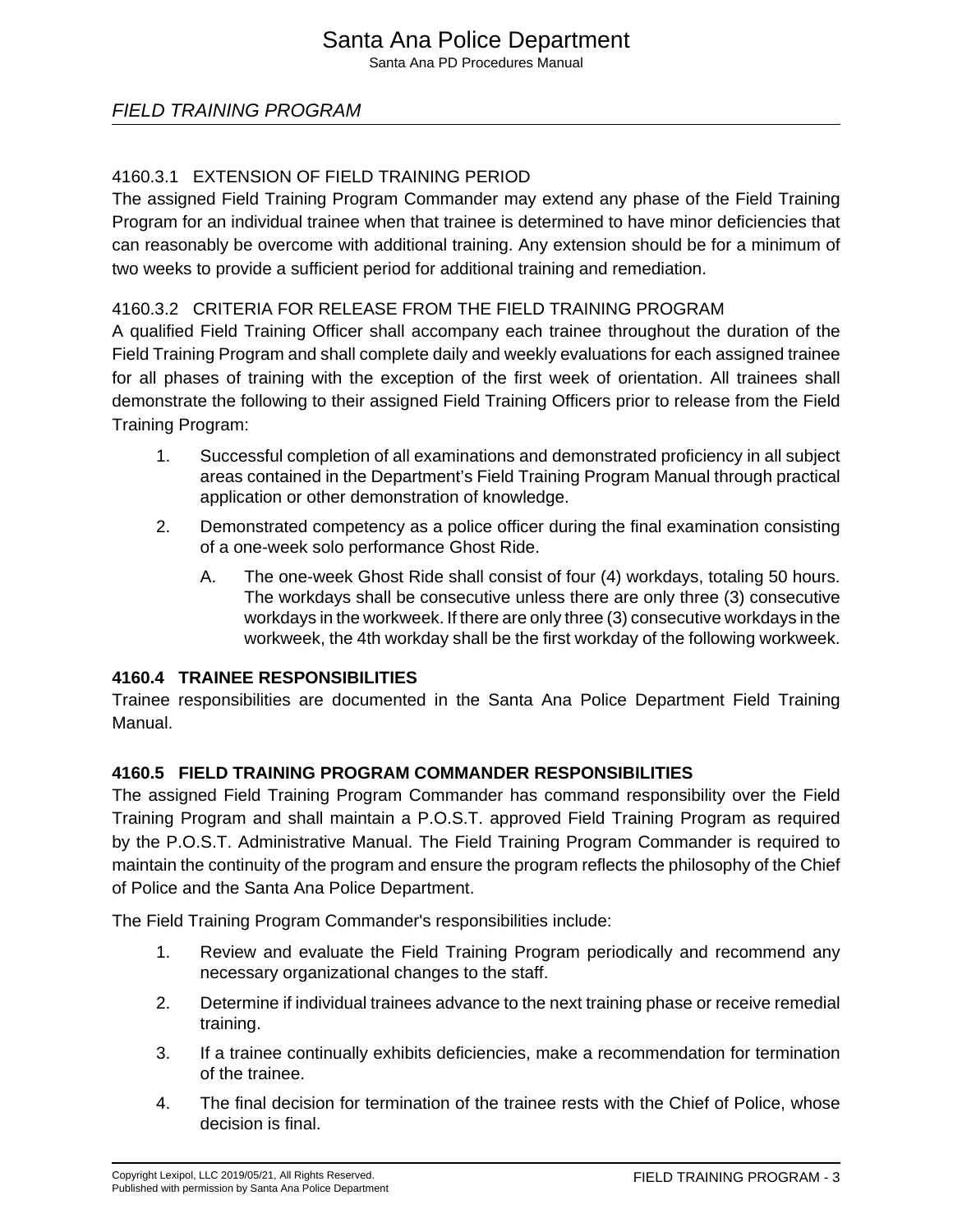- 5. Ensure all FTO's maintain the minimum requirements to participate in the program.
- 6. The Field Training Program Commander may, after conferring with the Administration Bureau Deputy Chief, remove a Field Training Officer who fails to meet the minimum qualifications defined in this order.

#### **4160.6 FIELD SERGEANT RESPONSIBILITIES**

Field sergeants who have a trainee assigned to their team during the Field Training Program have the responsibility of ensuring the Field Training Officer is properly training and evaluating the trainee. If a patrol team does not have a sergeant assigned to it, the team's corporal will assume the field sergeant's role in the field training process.

Sergeants shall be responsible for the following areas of the Field Training Program:

- 1. Weekly review of the trainee's Field Training Manual and evaluations.
- 2. Periodically advise the Field Training Program Commander and Supervisor of the progress of the trainee.
	- A. At a minimum, the Sergeant will review and sign the trainee's weekly evaluation form.
- 3. Ensure the material taught to the trainee by the Field Training Officer complies with all Federal, State and local laws, and the FTO Manual.
- 4. Reassign the trainee to another Field Training Officer if the assigned FTO is unavailable for training.
	- A. The trainee assigned to general law enforcement duties must be under the direct and immediate supervision (physical presence) of a qualified Field Training Officer.
- 5. If an FTO is not available, the trainee shall be assigned to a non-peace officer function (i.e. Communications, Desk).
- 6. Should the question of termination arise while the trainee is with a Field Training Officer, collect supportive data and prepare it for review by the Field Training Program Supervisor and the Field Training Program Commander.
- 7. Once a trainee is released to solo probationary police officer status, it becomes the team sergeant's responsibility to observe, train, develop and evaluate the officer.
- 8. The sergeant shall ensure that the officer's job performance meets Department standards during the remainder of the officer's probationary period.
- 9. The Sergeant has the ultimate responsibility to evaluate the probationary officer's job performance during the final phase of the probationary process and recommend permanent status or termination of the officer.
- 10. The sergeant shall document his/her recommendations and observations in the officer's Probationary Police Officer Performance Evaluation.
- 11. The Sergeant will evaluate the Field Training Officers under his/her command on their abilities as trainers in each FTO's Annual Performance Evaluation.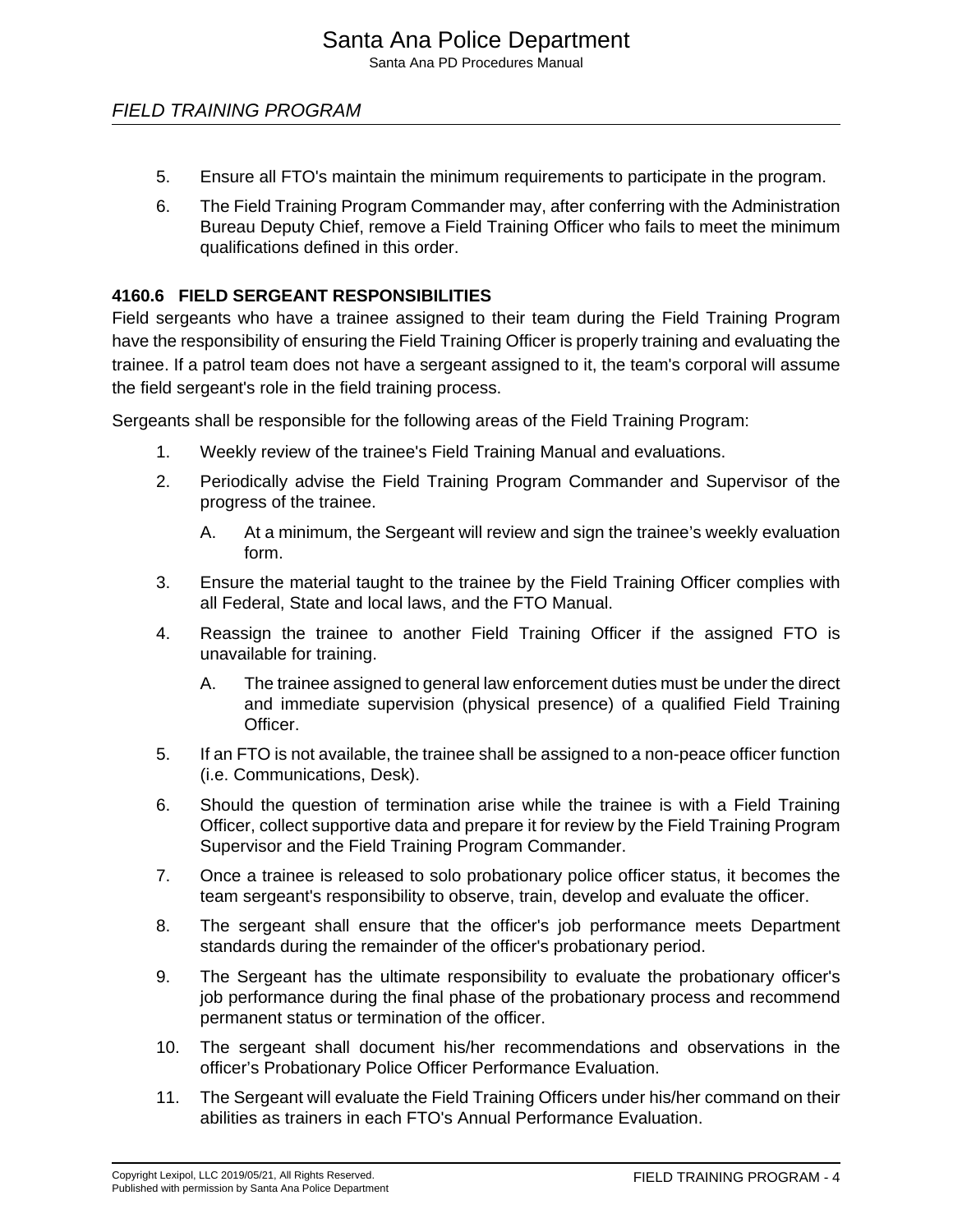A. Prior to completing the evaluation, the Sergeant shall contact the Field Training Program Supervisor for support information regarding the affected Field Training Officer. This support material will include samples of the officer's written work, trainee evaluations, and other relevant information.

#### **4160.7 FIELD TRAINING OFFICER RESPONSIBILITIES**

The responsibilities of Field Training Officers include:

- 1. Provide training to new police officers, lateral police officers, reserve officers and all other personnel as assigned.
- 2. When assigned a trainee, FTO's will use a call sign that identifies them as designated Field Training Officers.
- 3. Field Training Officers shall stay abreast of changing laws, policies, and procedures that may affect the provided training.
- 4. Field Training Officers shall adhere to all specifications set forth in Departmental Policies and Procedures, as well as the Field Training Manual.
- 5. The Field Training Officer is the trainee's immediate supervisor.
	- A. A Trainee should always consult his/her Field Training Officer on matters before progressing up the chain of command, unless there is misconduct by the Field Training Officer or a major personality conflict.
- 6. Field Training Officers shall take prompt action to correct any identified deficiencies noted in the trainees under his/her direction.
- 7. Field Training Officers shall be held accountable for the trainee's actions while the trainee is under the Field Training Officer's supervision.
	- A. Field Training Officers shall not train, direct or authorize any trainee to violate any Federal, State or City ordinances or laws in order to perform his or her job.
- 8. Field Training Officers shall evaluate the progress of any trainee under his/her direction. The Field Training Officer shall make recommendations to the Field Training Program Supervisor regarding the trainee's advancement to future phases, the need for remedial training, and release as a solo probationary police officer or termination.
	- A. In order to guarantee fair and impartial evaluations of the trainee, the Field Training Officer shall not fraternize with the trainee during his/her Field Training Program.
- 9. Field Training Officers shall not authorize a trainee to engage in any enforcement or field activity unless the trainee is doing so under the direct and immediate (physical) presence of a qualified Field Training Officer.
- 10. While involved with the training of new personnel, the Field Training Officer shall be responsible to the Field Training Program Supervisor where areas of training are concerned. Any issues with the Field Training Program should be resolved through the Field Operations Bureau Deputy Chief.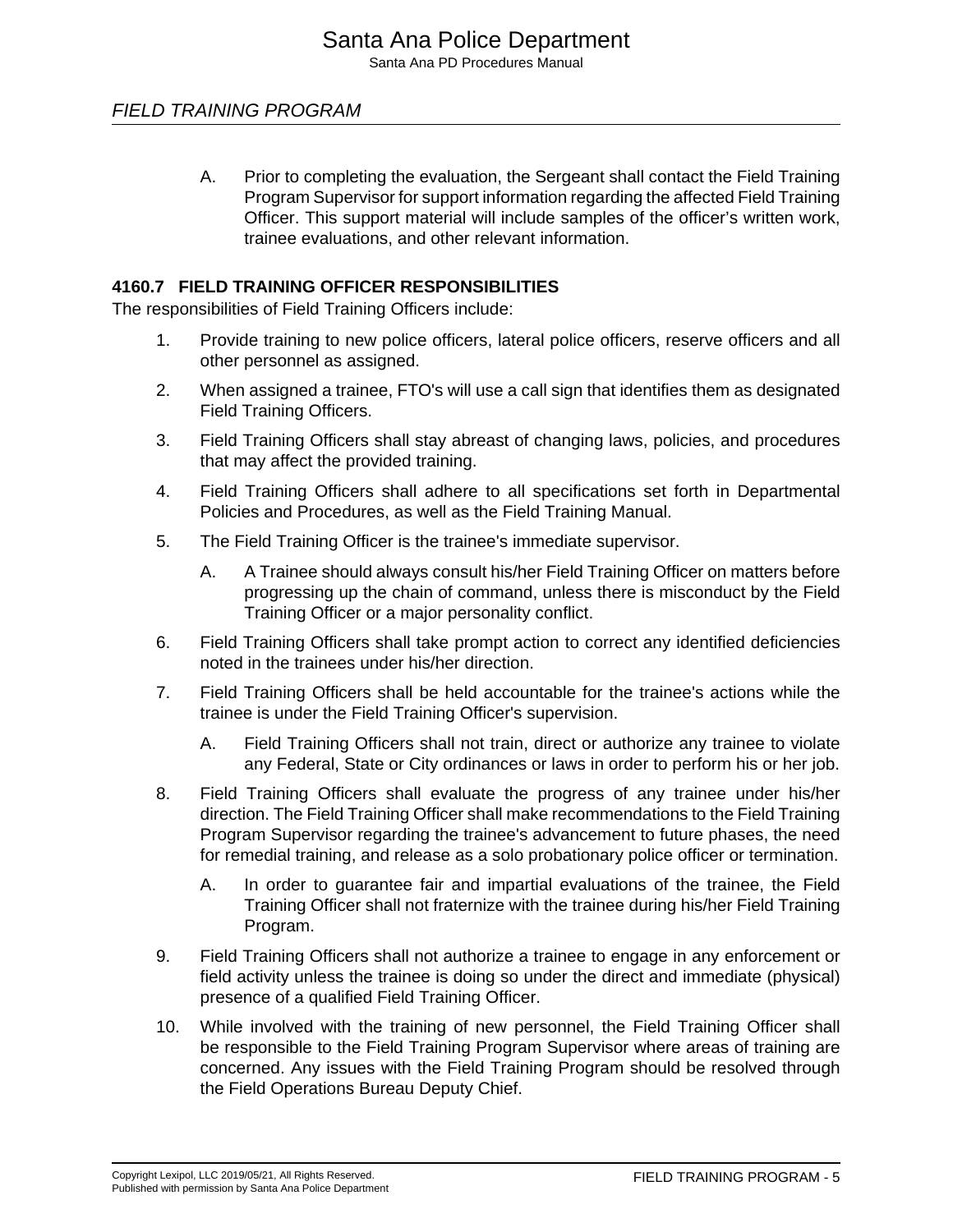- 11. Field Training Officers shall be responsible for keeping the Field Training Program Supervisor aware of his/her assigned trainee's progress on a daily basis. The FTO shall also keep the field sergeant aware of the trainee's progress on a weekly basis.
- 12. Field Training Officers shall ensure the Training Manual, evaluations, examinations, and any related documentation are completed and forwarded to the Field Training Program Supervisor in a competent and timely manner as outlined in the Field Training Manual.

#### **4160.8 SELECTION OF FIELD TRAINING OFFICERS**

It shall be the responsibility of the Administration Bureau Commander or his/her designee to maintain a sufficient number of qualified Field Training Officers to ensure the efficient operation of the Field Training Program. The Administration Bureau Commander may amend the current roster of Field Training Officers to meet the needs of the Department.

As organizational needs dictate, the Administration Bureau Commander will solicit applications from officers meeting the minimum qualifications listed in Department Policy 416.2.1. The application and selection process shall proceed as follows:

- 1. Interested personnel will submit a Request for Change of Assignment form via their chain of command. All officers and corporals within the Department who meet the minimum qualifications may apply with the understanding that if selected to fill the position, they must return to the Field Operations Bureau or be passed over.
- 2. All Change of Assignment forms will proceed through the chain of command. The forms will then be forwarded to the assigned Field Training Program Commander.
- 3. The assigned Field Training Program Commander will review the Change of Assignment forms and make the final determination if the applicant meets the minimum qualifications.
- 4. All candidates who meet the minimum qualifications shall be administered a written examination.
- 5. This written examination is qualifying and is not weighted.
- 6. Candidates who pass the written examination will continue to an oral interview process.
- 7. The oral interview, which is weighted 100%, will be used to evaluate the candidates' knowledge, skills, and abilities.
	- A. The oral board will consist of supervisory members from the Field Operations Bureau and at least one other bureau.
	- B. The oral board members shall assess each candidate's qualifications and suitability for the position of Field Training Officer using the list of minimum qualifications in Department Policy 416.2.1 as guidelines.
	- C. During the oral interview process, applicants may be asked to provide specific examples from their work history to support their qualifications as listed on their Change of Assignment forms.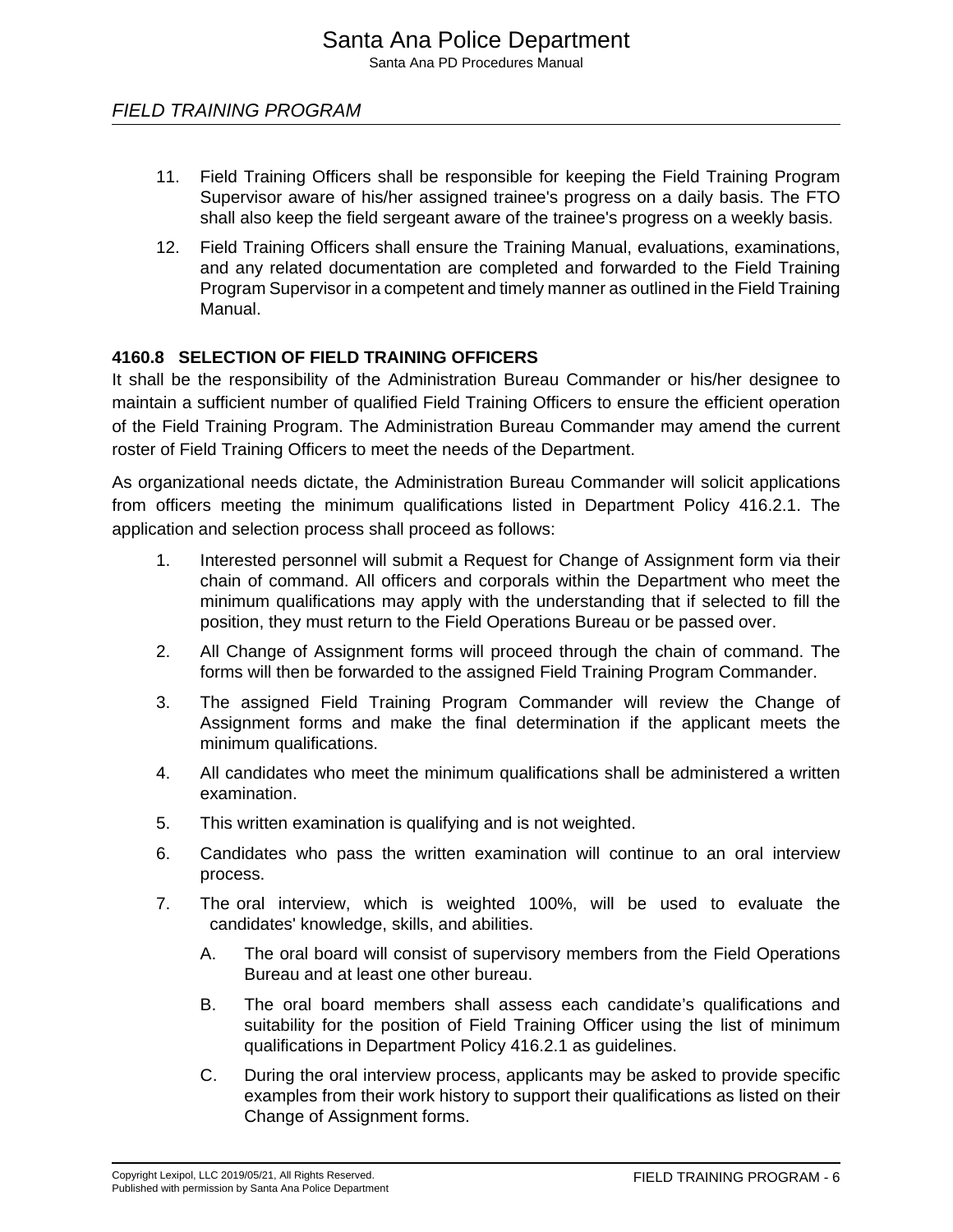- D. The oral board's assessment of the candidate's qualifications will include a review of the applicant's work history.
- E. Candidates who do not pass the oral examination will be disqualified from the process.
- 8. A background review will be conducted on all candidates who successfully complete the oral interview process, to include a review of each candidate's personnel file, which will include performance evaluations, training, education, commendations and personnel investigations.
- 9. The candidates who successfully pass the background review will then be placed on an eligibility list. The list will remain in effect for six months but may be extended at the discretion of the Administration Bureau Commander, in accordance with applicable department policies and procedures.
- 10. The Chief of Police, upon the recommendation of the Administration Bureau Commander, has final authority to select Field Training Officers who have successfully completed the examination process.

#### **4160.9 RELINQUISHMENT OF THE FIELD TRAINING OFFICER ASSIGNMENT**

A Field Training Officer may surrender his or her FTO status without prejudice by notifying the assigned Field Training Program Commander on a memorandum.

A Field Training Officer who transfers out of patrol for more than three months will be deemed to have surrendered his/her FTO status. Upon subsequent transfer back to patrol, the officer must request reinstatement as outlined in Section 4160.10

#### **4160.10 REINSTATEMENT OF FIELD TRAINING OFFICER STATUS**

Officers assigned as Field Training Officers after October 1, 2000, who surrender their FTO status in good standing for any reason, may request to have their status reactivated at any time, provided they are currently assigned to the Field Operations Bureau. If vacancies exist in the Field Training Program and the officer still meets the minimum qualifications of a Field Training Officer, the reinstatement request should be granted. If no vacancies exist, the officer will be placed on any active Eligibility List as established in Section 4160.9 (9). If more than one person requests reinstatement at the same time, vacancies will be filled based on seniority as an FTO first, and service with the Department second. Requests for reinstatement should be made on a Request for Change of Assignment form and submitted to the Administration Bureau Commander via the chain of command.

#### **4160.11 REMOVAL OF FIELD TRAINING OFFICER STATUS**

Any Field Training Officer, who through misconduct, lack of motivation, training deficiencies or poor performance, does not meet or comply with the minimum requirements as defined in Field Training Officer Policy, will have his or her FTO status removed.